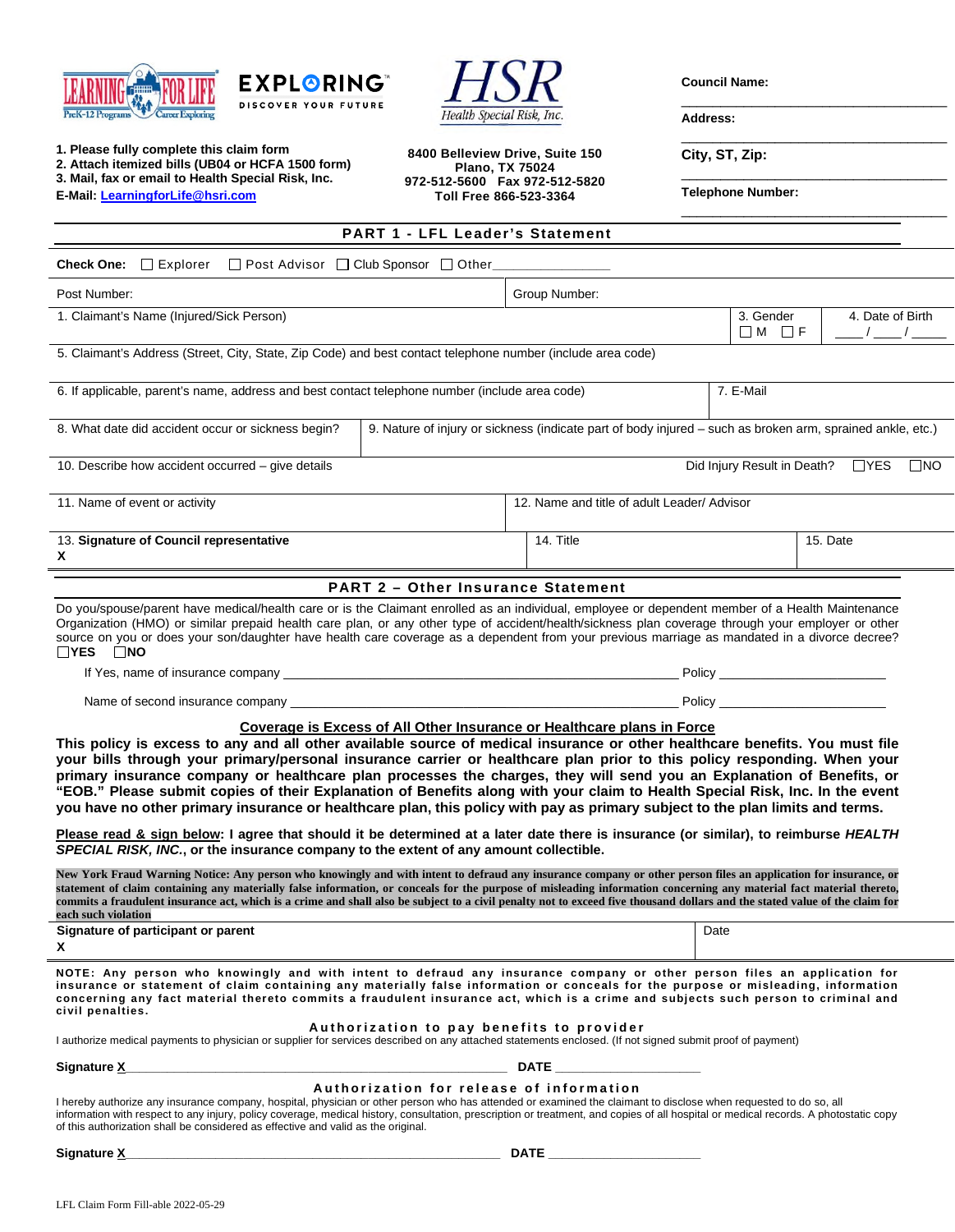#### **FRAUD WARNING NOTICES**

Any person who knowingly presents a false of fraudulent claim for payment of loss or benefit or knowingly presents false information in an application for insurance is guilty of a crime and may be subject to fines and confinement in prison.

#### **By entering your name above in Part II and Part III, you are signing this claim form electronically. You agree your electronic signature is the legal equivalent of your manual/handwritten signature on this claim form.**

#### **STATE SPECIFIC PROVISIONS**

| Alabama                                         | Any person who knowingly presents a false or fraudulent claim for payment of a loss or benefit or who knowingly presents false information in an application for<br>insurance is guilty of a crime and may be subject to restitution fines or confinement in prison, or any combination thereof.                                                                                                                                                                                                                                                                                                                                                                                                                       |
|-------------------------------------------------|------------------------------------------------------------------------------------------------------------------------------------------------------------------------------------------------------------------------------------------------------------------------------------------------------------------------------------------------------------------------------------------------------------------------------------------------------------------------------------------------------------------------------------------------------------------------------------------------------------------------------------------------------------------------------------------------------------------------|
| Alaska                                          | A person who knowingly and with intent to injure, defraud, or deceive an insurance company files a claim containing false, incomplete, or misleading information<br>may be prosecuted under state law.                                                                                                                                                                                                                                                                                                                                                                                                                                                                                                                 |
| Arizona                                         | For your protection Arizona law requires the following statement to appear on this form. Any person who knowingly presents a false or fraudulent claim<br>for payment of a loss is subject to criminal and civil penalties.                                                                                                                                                                                                                                                                                                                                                                                                                                                                                            |
| <b>Arkansas</b><br>Louisiana                    | Any person who knowingly presents a false or fraudulent claim for payment of a loss or benefit or knowingly presents false information in an application for<br>insurance is guilty of a crime and may be subject to fines and confinement in prison.                                                                                                                                                                                                                                                                                                                                                                                                                                                                  |
| California                                      | For your protection California law requires the following to appear on this form: Any person who knowingly presents false or fraudulent claim for the payment of a<br>loss is guilty of a crime and may be subject to fines and confinement in state prison.                                                                                                                                                                                                                                                                                                                                                                                                                                                           |
| Colorado                                        | It is unlawful to knowingly provide false, incomplete, or misleading facts or information to an insurance company, for the purpose of defrauding or attempting to<br>defraud the company. Penalties may include imprisonment, fines, denial of insurance and civil damages. Any insurance company or agent of an insurance company<br>who knowingly provides false, incomplete, or misleading facts or information to a policyholder or claimant, for the purpose of defrauding or attempting to defraud<br>the policyholder or claimant, with regard to a settlement or award payable for insurance proceeds shall be reported to the Colorado Division of Insurance within the<br>Department of Regulatory Agencies. |
| Connecticut                                     | This form must be completed in its entirety. Any person who intentionally misrepresents or intentionally fails to disclose any material fact related to a claimed injury<br>may be guilty of a felony.                                                                                                                                                                                                                                                                                                                                                                                                                                                                                                                 |
| <b>Delaware</b><br>Idaho                        | Any person who knowingly, and with intent to injure, defraud or deceive any insurer, files a statement of claim containing any false, incomplete or misleading<br>information is guilty of a felony.                                                                                                                                                                                                                                                                                                                                                                                                                                                                                                                   |
| <b>District</b><br>of Columbia                  | WARNING: It is a crime to provide false or misleading information to an insurer, for the purpose of defrauding the insurer or any other person. Penalties include<br>imprisonment and/or fines. In addition, an insurer may deny insurance benefits if false information materially related to a claim was provided by the applicant.                                                                                                                                                                                                                                                                                                                                                                                  |
| Florida                                         | Any person who knowingly and with intent to injure, defraud, or deceive any insurer files a statement of claim containing any false, incomplete, or misleading<br>information is guilty of a felony of the third degree.                                                                                                                                                                                                                                                                                                                                                                                                                                                                                               |
| Hawaii                                          | For your protection, Hawaii law requires you to be informed that presenting a fraudulent claim for payment of a loss or benefit is a crime punishable by fines or<br>imprisonment, or both.                                                                                                                                                                                                                                                                                                                                                                                                                                                                                                                            |
| Indiana                                         | A person who knowingly and with intent to defraud an insurer, files a statement of claim containing any false, incomplete, or misleading information commits a<br>felony.                                                                                                                                                                                                                                                                                                                                                                                                                                                                                                                                              |
| Kentucky                                        | Any person who knowingly and with intent to defraud any insurance company or other person files a statement of claim containing any materially false information<br>or conceals, for the purpose of misleading, information concerning any fact material thereto commits a fraudulent insurance act, which is a crime.                                                                                                                                                                                                                                                                                                                                                                                                 |
| Maine                                           | It is a crime to knowingly provide false, incomplete or misleading information to an insurance company for the purpose of defrauding the company. Penalties may<br>include imprisonment, fines, or denial of insurance benefits.                                                                                                                                                                                                                                                                                                                                                                                                                                                                                       |
| <b>Maryland</b>                                 | Any person who knowingly and willfully presents a false or fraudulent claim for payment of<br>a loss or benefit or who knowingly and willfully presents false information in an application for insurance is guilty of a crime and may be subject to fines and                                                                                                                                                                                                                                                                                                                                                                                                                                                         |
| Michigan<br><b>North Dakota</b><br>South Dakota | confinement in prison.<br>Any person who knowingly and with intent to defraud any insurance company or another person, files a statement of claim containing any materially false<br>information or conceals, for the purpose of misleading information concerning any fact material thereto, commits a fraudulent insurance act, which is a crime and<br>subject the person to criminal civil penalties.                                                                                                                                                                                                                                                                                                              |
| <b>Minnesota</b>                                | A person who files a claim with intent to defraud or helps commit a fraud against an insurer is guilty of a crime.                                                                                                                                                                                                                                                                                                                                                                                                                                                                                                                                                                                                     |
| Nevada<br><b>New</b><br><b>Hampshire</b>        | Any person who knowingly files a statement of claim containing any misrepresentation or any false, incomplete or misleading information may be guilty of a<br>criminal act punishable under state or federal law, or both and may be subject to civil penalties.<br>Any person who, with a purpose to injure, defraud or deceive any insurance company, files a statement of claim containing any false, incomplete or misleading<br>information is subject to prosecution and punishment for insurance fraud as provided in RSA 638:20.                                                                                                                                                                               |
| <b>New Jersey</b>                               | Any person who includes any false or misleading information on an application for an insurance policy is subject to criminal and civil penalties.                                                                                                                                                                                                                                                                                                                                                                                                                                                                                                                                                                      |
| <b>New Mexico</b>                               | Any person who knowingly presents a false or fraudulent claim for payment of a loss or benefit or knowingly presents false information in an application for<br>insurance is guilty of a crime and may be subject to civil fines and criminal penalties.                                                                                                                                                                                                                                                                                                                                                                                                                                                               |
| Ohio                                            | Any person who, with intent to defraud or knowing that he is facilitating a fraud against an insurer, submits an application, or files a claim containing a false or<br>deceptive statement is guilty of insurance fraud.                                                                                                                                                                                                                                                                                                                                                                                                                                                                                              |
| Oklahoma                                        | WARNING: Any person who knowingly, and with intent to injure, defraud or deceive any insurer, makes any claim for the proceeds of an insurance policy<br>containing any false, incomplete or misleading information is guilty of a felony.                                                                                                                                                                                                                                                                                                                                                                                                                                                                             |
| Oregon                                          | Any person who knowingly and with intent to defraud or solicit another to defraud an insurer: (1) by submitting an application, or (2) by filing a claim containing a<br>false statement as to any material fact thereto, may be committing a fraudulent insurance act, which may be a crime and may subject the person to criminal and civil<br>penalties.                                                                                                                                                                                                                                                                                                                                                            |
| Pennsylvania                                    | Any person who knowingly and with intent to defraud any insurance company or other person files an application for insurance or statement of claim containing any<br>materially false information or conceals for the purpose of misleading, information concerning any fact material thereto commits a fraudulent insurance act, which is<br>a crime and subjects such person to criminal and civil penalties.                                                                                                                                                                                                                                                                                                        |
| <b>Rhode Island</b><br><b>West Virginia</b>     | Any person who knowingly presents a false or fraudulent claim for payment of a loss or benefit or knowingly presents false information in an application for<br>insurance is guilty of a crime and may be subject to fines and confinement in prison.                                                                                                                                                                                                                                                                                                                                                                                                                                                                  |
| <b>Tennessee</b><br>Virginia<br>Washington      | It is a crime to knowingly provide false, incomplete or misleading information to an insurance company for the purpose of defrauding the company. Penalties include<br>imprisonment, fines and denial of insurance benefits.                                                                                                                                                                                                                                                                                                                                                                                                                                                                                           |
| <b>Texas</b>                                    | Any person who knowingly presents a false or fraudulent claim for the payment of a loss is guilty of a crime and may be subject to fines and confinement in state                                                                                                                                                                                                                                                                                                                                                                                                                                                                                                                                                      |
| Utah                                            | prison.<br>Any person who knowingly presents false or fraudulent underwriting information, files or causes to be filed a false or fraudulent claim for disability compensation or<br>medical benefits or submits a false or fraudulent report or billing for health care fees or other professional services is guilty of a crime and may be subject to fines<br>and confinement in state prison. Utah Workers Compensation claims only.                                                                                                                                                                                                                                                                               |